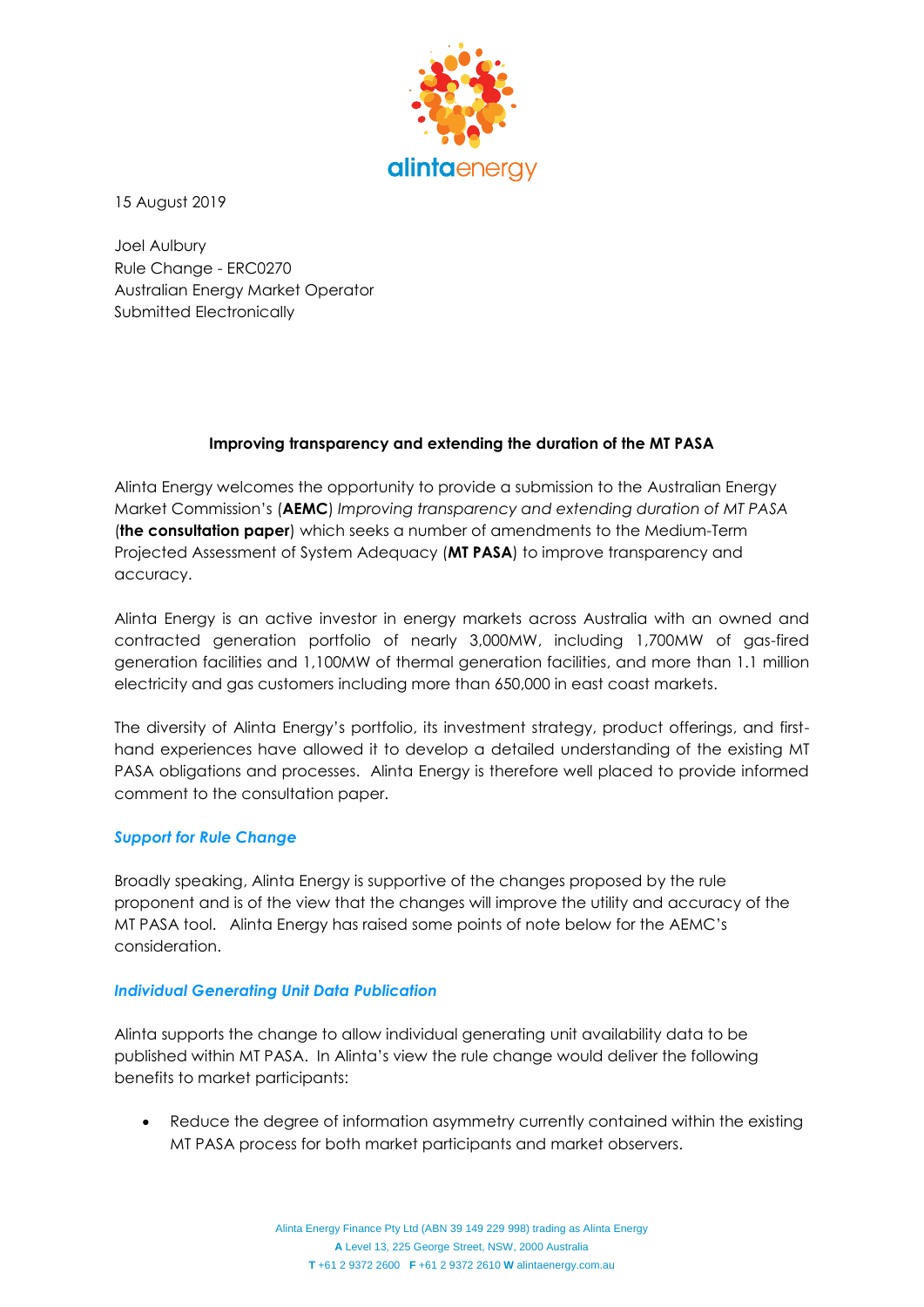

- Prevent the time-consuming process of market participants developing their own outage forecast calculating tools (which may not always be accurate).
- Allow for more efficient contracting, as market participants would know which individual parties may be seeking contractual products to cover their future outages. This increased transparency and signalling may allow for a more efficient outagecover contracting process overall.

## *MT PASA Time Horizon*

Alinta Energy is of the view that extending the MT PASA time horizon from two years to three years would necessitate minimal additional operating or compliance costs from both AEMO and participants. An extended time horizon would also provide higher quality information and generator transparency to market participants than currently exists over the current two-year period.

All things being equal this proposal should lead to a more efficient planning and generator operating practise. For these reasons Alinta Energy is supportive of the extended MT PASA time horizon.

## *Demand Forecast Update*

Alinta Energy understands that at present AEMO's demand forecasts are only updated annually within the MT PASA tool, as part of the ESOO forecasting process, and as such the possibility of lagged supply-demand balance exists within AEMO's models.

In order to ensure the most accurate MT PASA tool possible, Alinta supports the frequency of demand forecasts within MT PASA being updated on a more frequent basis (potentially monthly) as proposed by the rule proponent.

#### *Inclusion of Intending Generation in MT PASA Output*

At present in the NEM, certain generation technology types (batteries, large scale solar etc) have the capability to be built and operational within a relatively short periods of time (1-2 years), and thus have the potential to impact the market within the MT PASA forecast window.

As such, Alinta Energy supports the inclusion of intending generation plant to be included within the MT PASA tool when it is reasonable to defer that the generation will in fact be built within the MT PASA period. The inclusion of intending generation capacity may also help contribute to the avoidance of AEMO determined low reserve conditions and thus prevent potentially unnecessary long-notice RERT contracts being entered into.

The rule proponent's proposal to use generic PASA profiles which align to the plant technology type, until the units actual operating regime can be finalised with AEMO appears a logical solution to determining interim PASA profiles.